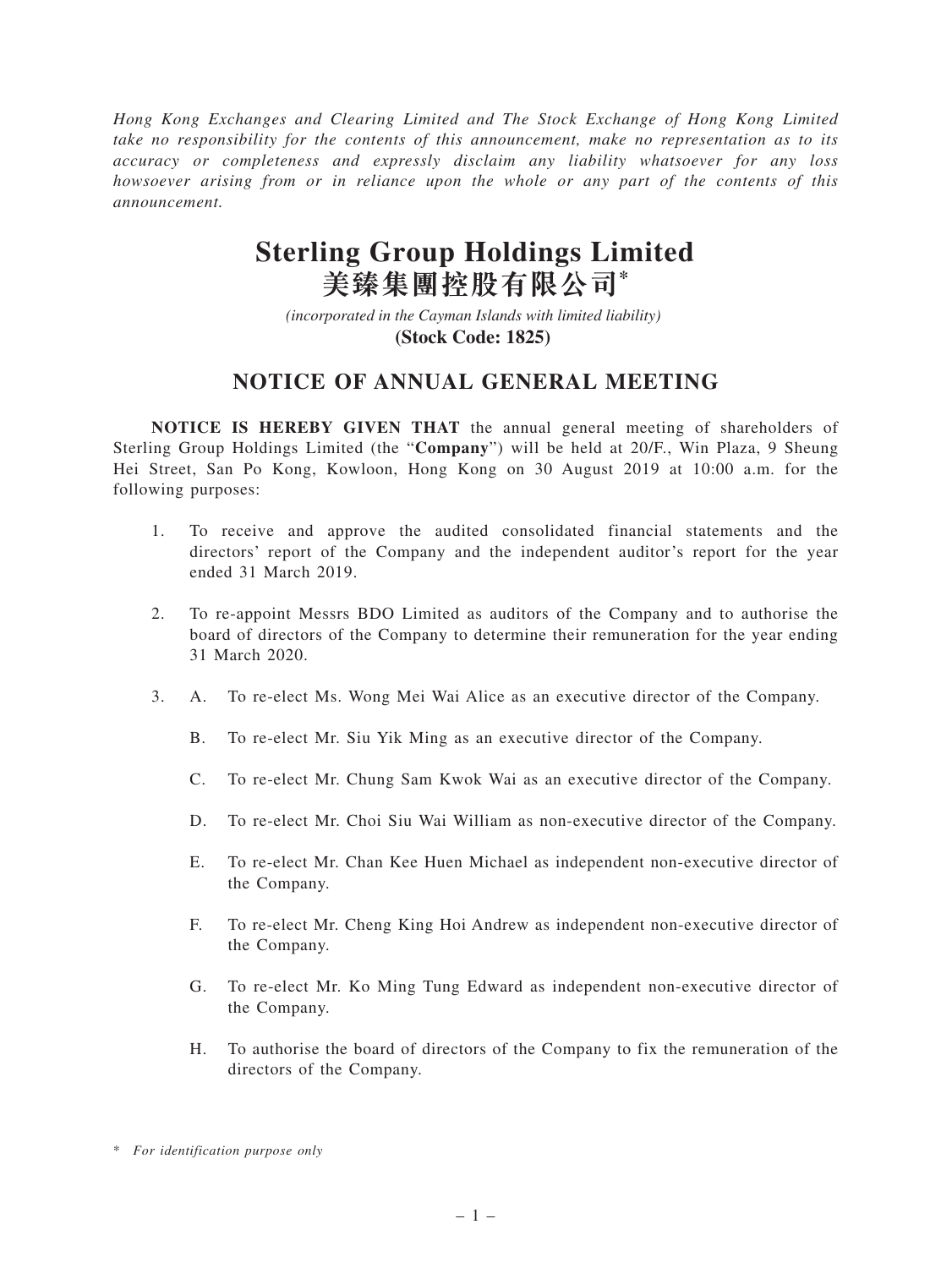4. To consider and, if thought fit, pass with or without amendments, the following resolutions as an ordinary resolution:

## "**THAT**:

- (a) subject to paragraph 4(c) below, the exercise by the directors of the Company (the "**Directors**") during the Relevant Period (as hereinafter defined) of all the powers of the Company to allot, issue and deal with unissued shares in the capital of the Company and to make or grant offers, agreements and options (including warrants, bonds and debentures convertible into shares of the Company) which might require the exercise of such powers, subject to and in accordance with all applicable laws and the articles of association of the Company, be and is hereby generally and unconditionally approved;
- (b) the Directors be and are hereby authorised during the Relevant Period to make or grant offers, agreements and options (including warrants, bonds and debentures convertible into shares of the Company) which might require the exercise of such powers after the end of the Relevant Period;
- (c) the aggregate nominal amount of the share capital of the Company allotted or agreed conditionally or unconditionally to be allotted (whether pursuant to an option or otherwise) and issued by the Directors pursuant to the approval in paragraphs  $4(a)$  and  $4(b)$  above, otherwise than pursuant to a Rights Issue (as hereinafter defined) or pursuant to the exercise of any options granted under the share option scheme adopted by the Company or an issue of shares upon the exercise of subscription or conversion rights attached to the warrants or the convertible securities which might be issued by the Company or an issue of shares in lieu of the whole or part of a dividend on shares or any scrip dividend scheme or similar arrangement in accordance with the articles of association of the Company, shall not exceed 20% of the aggregate nominal amount of the share capital of the Company in issue on the date of the passing of this resolution, and the said approval shall be limited accordingly; and
- (d) for the purposes of this resolution:

"Relevant Period" means the period from the date of the passing of this resolution until whichever is the earliest of:

- (i) the conclusion of the next annual general meeting of the Company;
- (ii) the expiration of the period within which the next annual general meeting of the Company is required by the articles of association of the Company or any applicable laws of the Cayman Islands to be held; and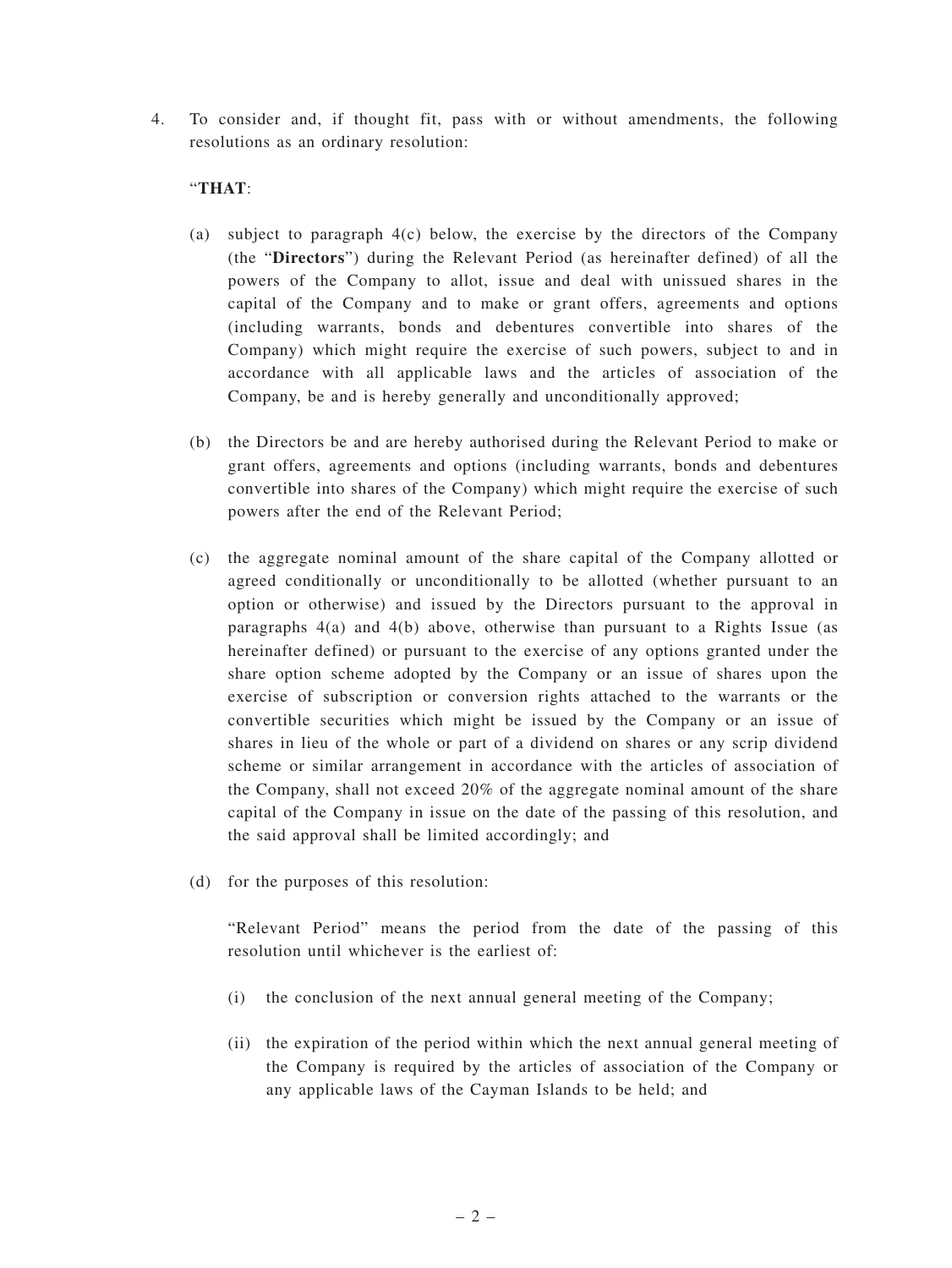(iii) the revocation or variation of such authority by an ordinary resolution of the shareholders of the Company in general meeting.

"Rights Issue" means an offer of shares open for a period fixed by the Directors to holders of shares whose names stand on the register of members of the Company on a fixed record date in proportion to their then holdings of such shares (subject to such exclusions or other arrangements as the Directors may deem necessary or expedient in relation to fractional entitlements or having regard to any restrictions or obligations under the laws of any relevant jurisdiction, or the requirements of any recognised regulatory body or any stock exchange)."

5. To consider and, if thought fit, pass with or without amendments, the following resolution as an ordinary resolution:

## "**THAT**:

- (a) subject to paragraph 5(b) below, the exercise by the Directors during the Relevant Period (as defined in paragraph 4(d) above) of all the powers of the Company to repurchase issued shares in the capital of the Company on The Stock Exchange of Hong Kong Limited (the "**Stock Exchange**") or any other stock exchange on which the securities of the Company may be listed and recognised by the Securities and Futures Commission of Hong Kong and the Stock Exchange for this purpose, subject to and in accordance with all applicable laws and the requirements of the Rules Governing the Listing of Securities on The Stock Exchange of Hong Kong Limited (the "**Listing Rules**") or any other stock exchange as amended from time to time, be and is hereby generally and unconditionally approved;
- (b) the aggregate nominal amount of the share capital of the Company which the Directors are authorised to repurchase pursuant to the approval in paragraphs  $5(a)$ above shall not exceed 10% of the aggregate nominal amount of the issued share capital of the Company on the date of the passing of this resolution, and the said approval shall be limited accordingly."
- 6. To consider and, if thought fit, pass with or without amendments, the following resolution as an ordinary resolution:

"**THAT** conditional upon the passing of the ordinary resolutions numbered 4 and 5 as set out above, the aggregate nominal amount of the shares in the issued capital of the Company which are repurchased by the Company under the authority granted to the directors of the Company pursuant to and in accordance with the said resolution numbered 5 shall be added to the aggregate nominal amount of the share capital of the Company that may be allotted, issued or dealt with or agreed conditionally or